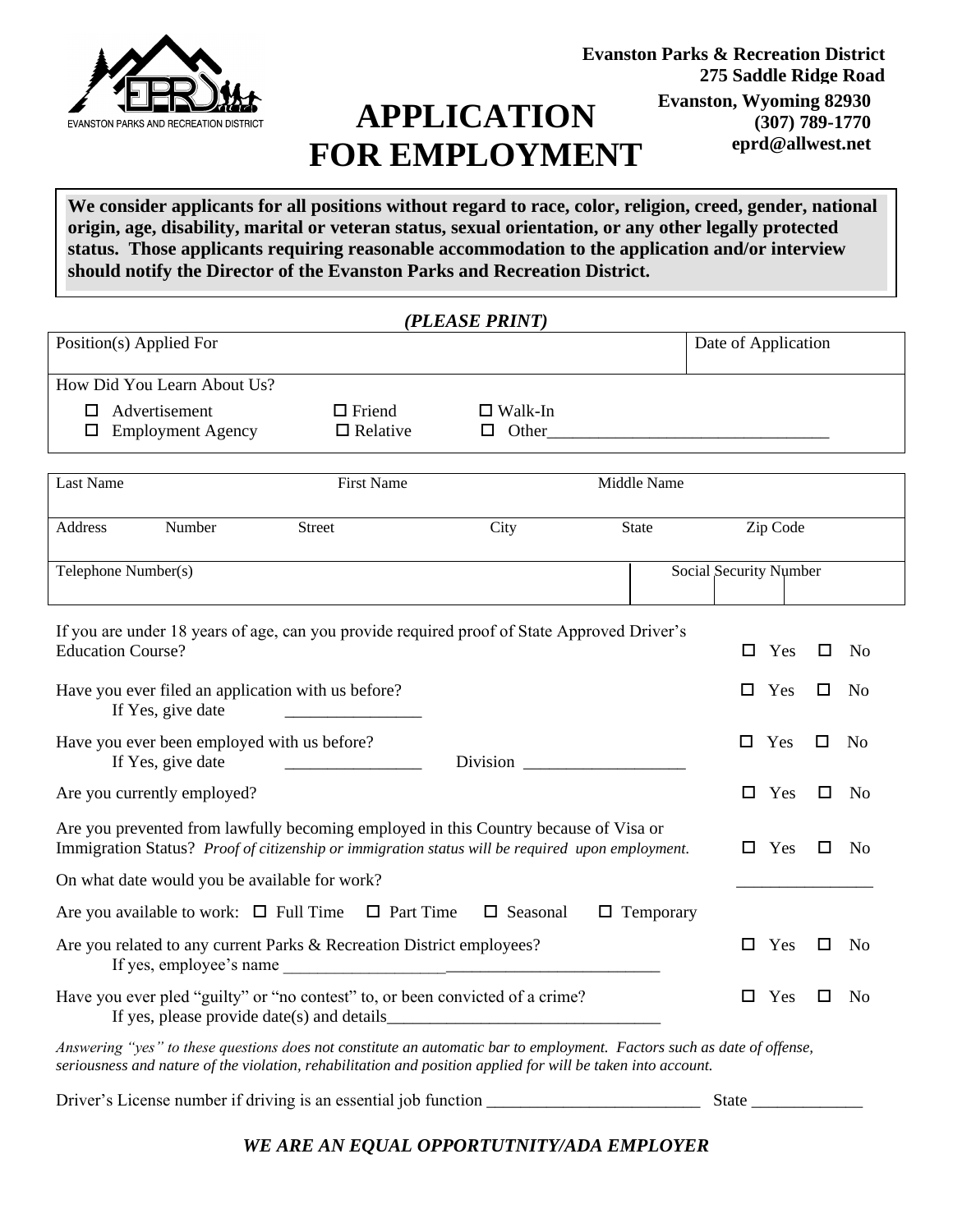### **EDUCATION**

|                                                                                                      | <b>High School</b> |    | Undergraduate<br><b>College/University</b> |    |  | Graduate/<br><b>Professional</b> |   |   |   |   |              |   |                         |
|------------------------------------------------------------------------------------------------------|--------------------|----|--------------------------------------------|----|--|----------------------------------|---|---|---|---|--------------|---|-------------------------|
| <b>School Name and Location</b>                                                                      |                    |    |                                            |    |  |                                  |   |   |   |   |              |   |                         |
| <b>Years Completed</b>                                                                               | 9                  | 10 | 11                                         | 12 |  | 1                                | 2 | 3 | 4 | 1 | $\mathbf{2}$ | 3 | $\overline{\mathbf{4}}$ |
| <b>Diploma/Degree</b>                                                                                |                    |    |                                            |    |  |                                  |   |   |   |   |              |   |                         |
| <b>Describe Course of Study</b>                                                                      |                    |    |                                            |    |  |                                  |   |   |   |   |              |   |                         |
| Describe any specialized training,<br>apprenticeship, skills and extra-curricular<br>activities.     |                    |    |                                            |    |  |                                  |   |   |   |   |              |   |                         |
| Describe any honors you have received                                                                |                    |    |                                            |    |  |                                  |   |   |   |   |              |   |                         |
| State any additional information you feel<br>may be helpful to us in considering your<br>application |                    |    |                                            |    |  |                                  |   |   |   |   |              |   |                         |

| Indicate any foreign languages you can speak, read and/or write |               |             |             |  |  |  |  |  |
|-----------------------------------------------------------------|---------------|-------------|-------------|--|--|--|--|--|
|                                                                 | <b>FLUENT</b> | <b>GOOD</b> | <b>FAIR</b> |  |  |  |  |  |
| <b>SPEAK</b>                                                    |               |             |             |  |  |  |  |  |
| <b>READ</b>                                                     |               |             |             |  |  |  |  |  |
| <b>WRITE</b>                                                    |               |             |             |  |  |  |  |  |

List professional, trade, business or civic activities and offices held. *You may exclude memberships which would reveal sex, race, religion, national origin, age, ancestry, or handicap or other protected status:*

**\_\_\_\_\_\_\_\_\_\_\_\_\_\_\_\_\_\_\_\_\_\_\_\_\_\_\_\_\_\_\_\_\_\_\_\_\_\_\_\_\_\_\_\_\_\_\_\_\_\_\_\_\_\_\_\_\_\_\_\_\_\_\_\_\_\_\_\_\_\_\_\_\_\_\_\_\_\_\_\_\_\_\_\_\_\_ \_\_\_\_\_\_\_\_\_\_\_\_\_\_\_\_\_\_\_\_\_\_\_\_\_\_\_\_\_\_\_\_\_\_\_\_\_\_\_\_\_\_\_\_\_\_\_\_\_\_\_\_\_\_\_\_\_\_\_\_\_\_\_\_\_\_\_\_\_\_\_\_\_\_\_\_\_\_\_\_\_\_\_\_\_\_ \_\_\_\_\_\_\_\_\_\_\_\_\_\_\_\_\_\_\_\_\_\_\_\_\_\_\_\_\_\_\_\_\_\_\_\_\_\_\_\_\_\_\_\_\_\_\_\_\_\_\_\_\_\_\_\_\_\_\_\_\_\_\_\_\_\_\_\_\_\_\_\_\_\_\_\_\_\_\_\_\_\_\_\_\_\_ \_\_\_\_\_\_\_\_\_\_\_\_\_\_\_\_\_\_\_\_\_\_\_\_\_\_\_\_\_\_\_\_\_\_\_\_\_\_\_\_\_\_\_\_\_\_\_\_\_\_\_\_\_\_\_\_\_\_\_\_\_\_\_\_\_\_\_\_\_\_\_\_\_\_\_\_\_\_\_\_\_\_\_\_\_\_**

#### **REFERENCES**

| Give name, address and telephone number of three references who are not related to you.                                                                                                                                                                                                                                                                                                                                                                      |                      |  |
|--------------------------------------------------------------------------------------------------------------------------------------------------------------------------------------------------------------------------------------------------------------------------------------------------------------------------------------------------------------------------------------------------------------------------------------------------------------|----------------------|--|
|                                                                                                                                                                                                                                                                                                                                                                                                                                                              |                      |  |
| $\begin{array}{c} \n \text{2.} \quad \text{5.} \quad \text{5.} \quad \text{6.} \quad \text{6.} \quad \text{6.} \quad \text{6.} \quad \text{6.} \quad \text{6.} \quad \text{6.} \quad \text{6.} \quad \text{6.} \quad \text{6.} \quad \text{6.} \quad \text{6.} \quad \text{6.} \quad \text{6.} \quad \text{6.} \quad \text{6.} \quad \text{6.} \quad \text{6.} \quad \text{6.} \quad \text{6.} \quad \text{6.} \quad \text{6.} \quad \text{6.} \quad \text{$ |                      |  |
| 3.                                                                                                                                                                                                                                                                                                                                                                                                                                                           |                      |  |
|                                                                                                                                                                                                                                                                                                                                                                                                                                                              |                      |  |
| Have you ever had any job-related training in the United States military?                                                                                                                                                                                                                                                                                                                                                                                    | $\Box$ Yes $\Box$ No |  |
|                                                                                                                                                                                                                                                                                                                                                                                                                                                              |                      |  |

\_\_\_\_\_\_\_\_\_\_\_\_\_\_\_\_\_\_\_\_\_\_\_\_\_\_\_\_\_\_\_\_\_\_\_\_\_\_\_\_\_\_\_\_\_\_\_\_\_\_\_\_\_\_\_\_\_\_\_\_\_\_\_\_\_\_\_\_\_\_\_\_\_\_\_\_\_\_\_\_\_\_\_\_\_\_

Are you physically or otherwise unable to perform the duties of the job for which you are applying?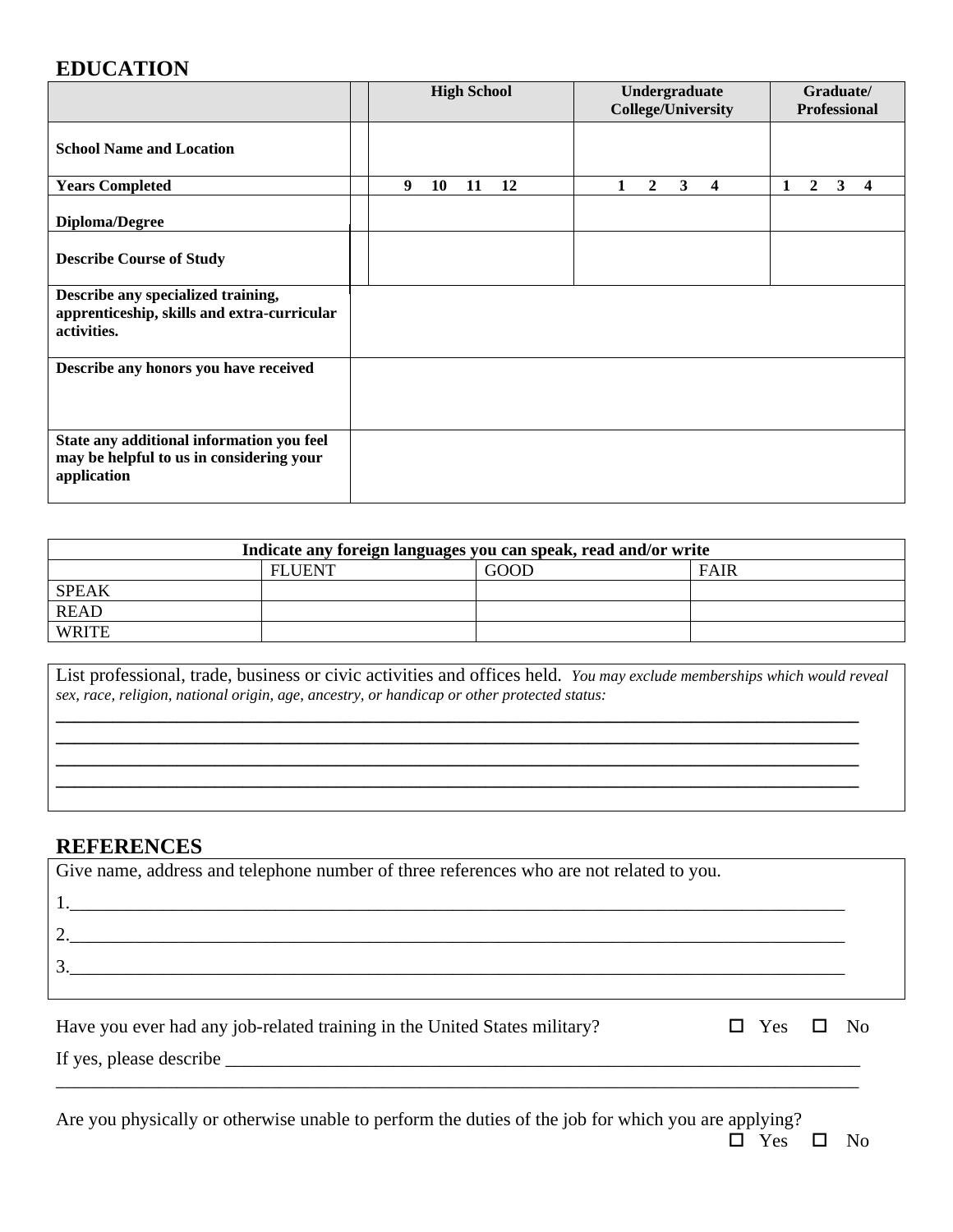#### **Start with your present or last job. Include any job-related military service assignments and volunteer**

**activities.** *You may exclude organizations that indicate race, color, religion, gender, national origin, handicap or other protected status.*

| <b>Employer</b>            | <b>Dates Employed</b> |                           | <b>WORK PERFORMED</b> |  |
|----------------------------|-----------------------|---------------------------|-----------------------|--|
|                            |                       | From                      | T <sub>o</sub>        |  |
| <b>Address</b>             |                       |                           |                       |  |
|                            |                       |                           |                       |  |
| <b>Telephone Number(s)</b> |                       | <b>Hourly Rate/Salary</b> |                       |  |
|                            |                       | <b>Starting</b>           | Final                 |  |
| <b>Job Title</b>           | <b>Supervisor</b>     |                           |                       |  |
|                            |                       |                           |                       |  |
| <b>Reason for Leaving</b>  |                       |                           |                       |  |
|                            |                       |                           |                       |  |

| <b>Employer</b>            |                   | <b>Dates Employed</b>     |       | <b>WORK PERFORMED</b> |
|----------------------------|-------------------|---------------------------|-------|-----------------------|
|                            |                   | From                      | To    |                       |
| <b>Address</b>             |                   |                           |       |                       |
|                            |                   |                           |       |                       |
| <b>Telephone Number(s)</b> |                   | <b>Hourly Rate/Salary</b> |       |                       |
|                            |                   | <b>Starting</b>           | Final |                       |
| <b>Job Title</b>           | <b>Supervisor</b> |                           |       |                       |
|                            |                   |                           |       |                       |
| <b>Reason for Leaving</b>  |                   |                           |       |                       |
|                            |                   |                           |       |                       |

| <b>Employer</b>            | <b>Dates Employed</b> |                           | <b>WORK PERFORMED</b> |  |
|----------------------------|-----------------------|---------------------------|-----------------------|--|
|                            |                       | From                      | To                    |  |
| <b>Address</b>             |                       |                           |                       |  |
|                            |                       |                           |                       |  |
| <b>Telephone Number(s)</b> |                       | <b>Hourly Rate/Salary</b> |                       |  |
|                            |                       | <b>Starting</b>           | Final                 |  |
| <b>Job Title</b>           | <b>Supervisor</b>     |                           |                       |  |
| <b>Reason for Leaving</b>  |                       |                           |                       |  |

| <b>Employer</b>            | <b>Dates Employed</b>     |                 | <b>WORK PERFORMED</b> |  |
|----------------------------|---------------------------|-----------------|-----------------------|--|
|                            |                           | From            | T <sub>0</sub>        |  |
| <b>Address</b>             |                           |                 |                       |  |
|                            |                           |                 |                       |  |
| <b>Telephone Number(s)</b> | <b>Hourly Rate/Salary</b> |                 |                       |  |
|                            |                           | <b>Starting</b> | Final                 |  |
| <b>Job Title</b>           | <b>Supervisor</b>         |                 |                       |  |
|                            |                           |                 |                       |  |
| <b>Reason for Leaving</b>  |                           |                 |                       |  |
|                            |                           |                 |                       |  |

*If you need additional space, please continue on a separate sheet of paper.*

#### **Special Skills and Qualifications:**

Summarize special job-related skills and qualifications acquired from employment or other experience. Identify software programs you are proficient in, list any equipment you have operated, and any other skills that may be useful to the position you are seeking. \_\_\_\_\_\_\_\_\_\_\_\_\_\_\_\_\_\_\_\_\_\_\_\_\_\_\_\_\_\_\_\_\_\_\_\_\_\_\_\_\_\_\_\_\_\_\_\_\_\_\_\_\_\_\_\_\_\_\_\_\_\_\_\_\_\_\_\_\_\_\_\_\_\_\_\_\_\_\_\_\_\_\_\_\_\_\_\_\_\_\_\_

\_\_\_\_\_\_\_\_\_\_\_\_\_\_\_\_\_\_\_\_\_\_\_\_\_\_\_\_\_\_\_\_\_\_\_\_\_\_\_\_\_\_\_\_\_\_\_\_\_\_\_\_\_\_\_\_\_\_\_\_\_\_\_\_\_\_\_\_\_\_\_\_\_\_\_\_\_\_\_\_\_\_\_\_\_\_\_\_\_\_\_\_ \_\_\_\_\_\_\_\_\_\_\_\_\_\_\_\_\_\_\_\_\_\_\_\_\_\_\_\_\_\_\_\_\_\_\_\_\_\_\_\_\_\_\_\_\_\_\_\_\_\_\_\_\_\_\_\_\_\_\_\_\_\_\_\_\_\_\_\_\_\_\_\_\_\_\_\_\_\_\_\_\_\_\_\_\_\_\_\_\_\_\_\_ \_\_\_\_\_\_\_\_\_\_\_\_\_\_\_\_\_\_\_\_\_\_\_\_\_\_\_\_\_\_\_\_\_\_\_\_\_\_\_\_\_\_\_\_\_\_\_\_\_\_\_\_\_\_\_\_\_\_\_\_\_\_\_\_\_\_\_\_\_\_\_\_\_\_\_\_\_\_\_\_\_\_\_\_\_\_\_\_\_\_\_\_